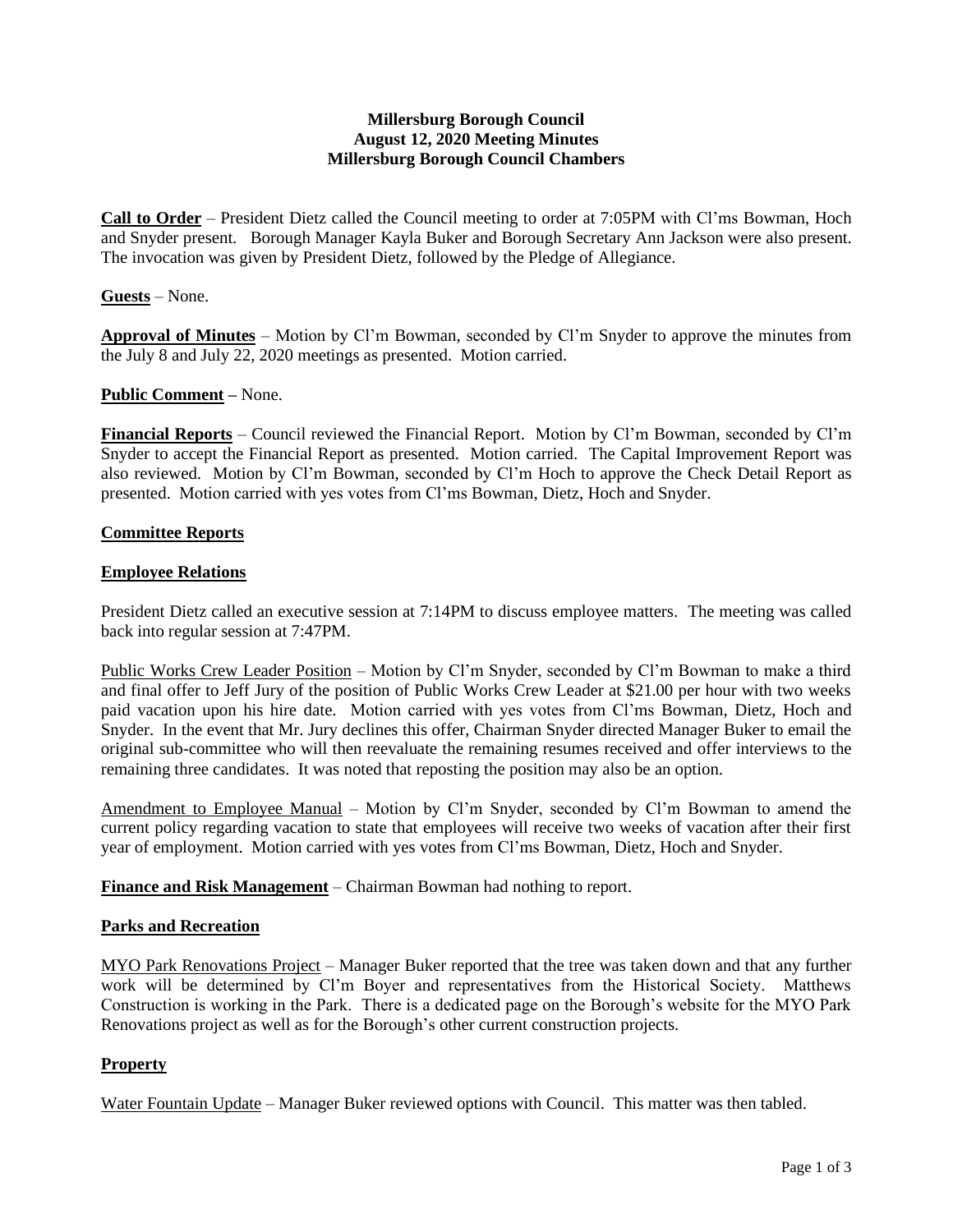Daniel Miller House Tenant – Secretary Jackson reported the status of our tenant's rental invoices. She is two month's overdue with rent and electric. President Dietz directed that this matter be put on the September 9<sup>th</sup> meeting agenda.

**Public Safety** – No report.

# **Streets**

Walnut Street Sinkhole Update – Manager Buker reported that NazzTech videoed the area and provided a written report, including photos. The area needs full replacement. President Dietz authorized Manager Buker to share the report with Gannett Fleming with the intent of having a bid package prepared. Manager Buker is also to question Ms. Thornton if it would be possible to use in-house manpower for doing the demolition work, and to question our crew to see if they would be comfortable doing the demo work.

Paving Project Update – Manager Buker reported that we are expecting the job to be done on August  $17<sup>th</sup>$  or 18<sup>th</sup>, depending on the weather. All affected property owners in the North Street and Gerhart Street areas have been notified accordingly.

**Economic Development** – Chairman Dietz had nothing to report.

**Mayor's Report** – No report. Police Department UCR was distributed to all Cl'ms.

**Manager's Report** – Written report was provided to all Cl'ms. Additionally, Manager Buker reported on the various projects underway.

**Code Enforcement Report –** Council reviewed the written report as submitted by Karen Zaporozec.

510/512 Moore Street – Council also reviewed Ms. Zaporozec's timeline and letter to Mr. Gilbert Troutman. President Dietz directed Manager Buker to proceed by asking Solicitor Kerwin the process and costs involved for the Borough to acquire the property and demolish it. Contractors' quotes for demolition are also to be gathered.

## **Engineer's Report** – No report.

# **Unfinished Business**

Disposition of Mid Penn Bank Stock – Cl'm Bowman provided a comparison of five banks and their stock per share price history, with specific attention to shut-down and post-stimulus fluctuations. President Dietz advised that there is an established price point of \$30, at which time the stock is to be sold and encouraged Cl'm Bowman to work together with Mayor Ibberson. The matter was then tabled until the September  $9<sup>th</sup>$ meeting.

Reopening Borough Building – Currently our status is that we are still closed to the public and Council agreed to make no changes.

Lobar Associates Invoice – Center Street Erosion Control Project – Council reviewed the first Application for Payment. Motion by Cl'm Bowman, seconded by Cl'm Hoch to forward the invoice for \$85,745.70 to Dauphin County for payment from the Borough's Gaming Grant. Motion carried with yes votes from Cl'ms Bowman, Dietz, Hoch and Snyder.

President Dietz directed Secretary Jackson to get current loan rates for Council review, in the amount of \$125,000.